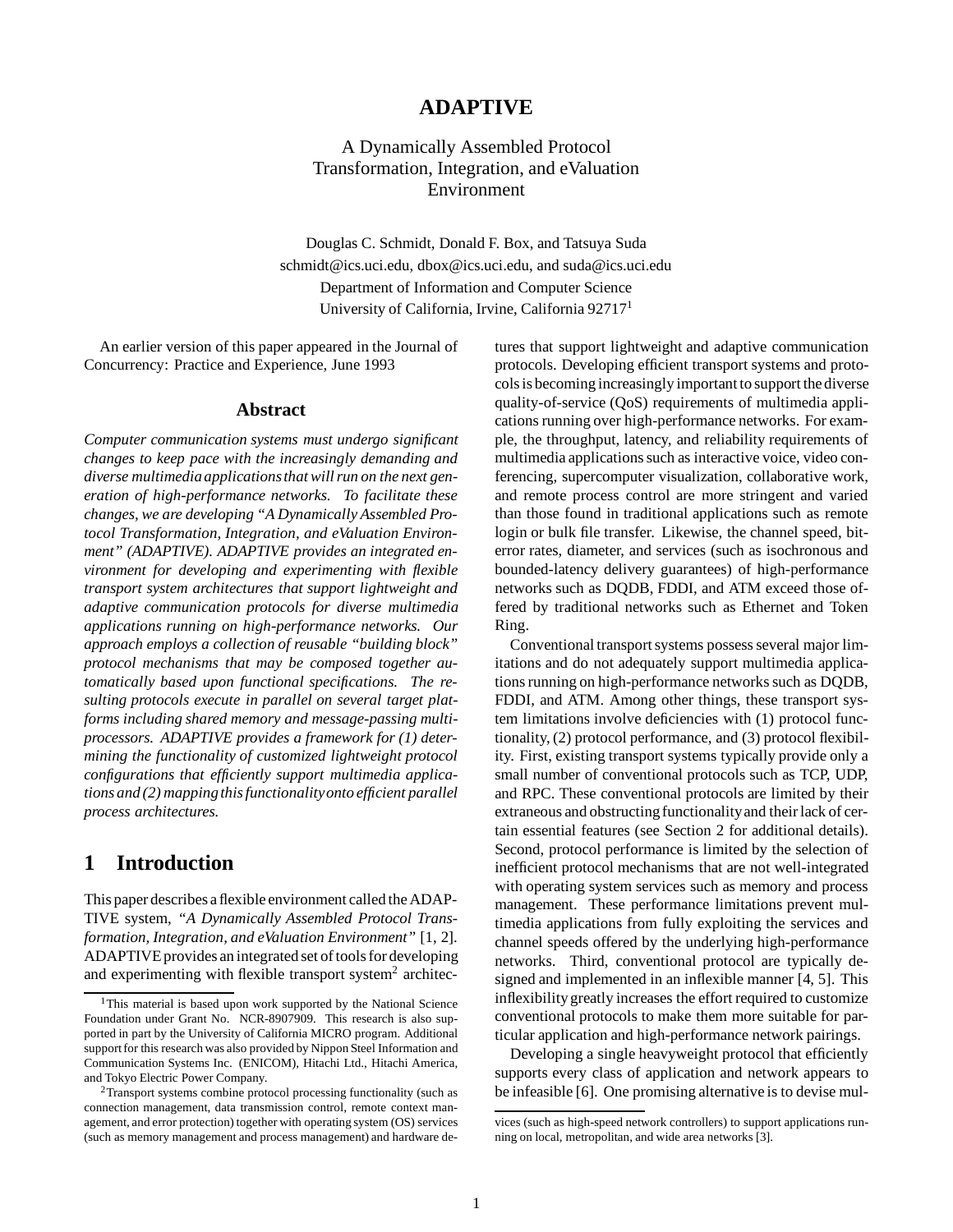tiple lightweight protocols that are customized for particular pairings of application QoS requirements and network characteristics. However, the effort required to develop, deploy, and maintain each customized protocol "by hand" makes this approach impractical. Therefore, ADAPTIVE supports a more flexible approach that provides automated support for composing lightweight and adaptive protocols. ADAP-TIVE is designed to improve protocol functionality and performance via the flexible transport system development and experimentation environment described below.

#### **1.1 Overview of the ADAPTIVE System**

We are designing and implementing the ADAPTIVE system to address the limitations with conventional transport systems and protocols described above. ADAPTIVE provides an integrated set of tools that enhance protocol functionality, performance, and flexibility. These tools support the synthesis of customized *lightweight protocol machines* that may be configured to execute concurrently on both shared memory and message-passing multi-processor platforms. Protocol Machines are executable "instances" of communication protocols that combine context information (such as roundtrip timers, local and remote addresses, sequence numbers, and flow control window advertisements) with peer-to-peer protocol processing tasks. To enhance functionality and performance, ADAPTIVE's lightweight protocol machines are specially-tailored to contain only the context information and tasks necessary to fulfill the QoS requirements of particular applications (or classes of applications) that run in a particular network environment. This parsimonious approach reduces the time and space overhead associated with protocol processing.

ADAPTIVE also provides a controlled environment for experimenting with alternative *process architectures*. A process architecture binds operating system processes with various communication protocol entities (such as protocol layers, messages, tasks, and connections [3]). Process architectures significantly influence application performance [4]. Therefore, the lightweight protocol machines synthesized by ADAPTIVE tools may be configured so that certain tasks (such as checksum computation, segmentation, (re)transmission, and end-to-end flow control)execute in parallel on several different types of process architectures.

In addition, ADAPTIVE supports run-time reconfiguration of protocol machine functionality. This enables protocol machines to adapt dynamically to changes in application requirements (*e.g.,* switching from unreliable to reliable data delivery), transport system resources (*e.g.,* buffer space and CPU load), and network characteristics (*e.g.,* network congestion and routing). Protocol Machine adaptivity is important since applications and networks are dynamic entities that are not necessarily served most effectively by statically configured mechanisms.

To reduce the inflexibility associated with conventional protocol implementations, ADAPTIVE employs a transformational methodology that automatically generates protocol machines based upon higher-level specifications of application QoS requirements and network characteristics. These generated protocol machines are composed of fine-grain "building block" protocol processing mechanisms that reside in an object repository. This repository contains reusable implementations of various mechanisms for protocol processing such as connection establishment, retransmission, data transmission control, remote context management, demultiplexing, event timing, and message management. ADAPTIVE also provides an integrated suite of performance measurement tools. These tools monitor and analyze the run-time behavior of protocol machines in an unobtrusive and controlled manner to precisely pinpoint performance bottlenecks.

### **1.2 Related Work**

The ADAPTIVE system is primarily influenced by the Programmable Network Prototyping System (PNPS) [7], the *x*-kernel/Avoca projects [4], the Function-based Communication SubSystem (F-CSS) [6], the Multi-Stream Protocol (MSP) [8] and the Synthesis Kernel [9].

PNPS is an environment for prototyping and experimenting with hardware implementations of MAC-layer protocols. ADAPTIVE, on the other hand, focuses on prototyping and experimenting with software architectures for middle-layer (OSI reference model layers 3 and 4) and higher-layer (layers 5-7) protocols.

The *x*-kernel is a network protocol development and experimentation environment that is hosted in various operating systems such as UNIX and Mach. It serves as a "protocol backplane" that provides a uniform interface to several reusable "layer-to-layer" protocol support tasks such as message buffering, demultiplexing, and event management. Whereas the *x*-kernel focuses primarily on operating system support for layer-to-layer protocol tasks, ADAPTIVE supports end-to-end protocol functionality such as connection handling, error protection, end-to-end transmission control, and remote context management.

Avoca uses the *x*-kernel to experiment with alternative middle-layer protocol development techniques. It emphasizes flexible "hand-crafted" implementations of protocols like RPC, UDP, and TCP that support traditional data applications runningin traditional network environments. ADAP-TIVE, on the other hand, focuses on automatic generation of flexible and adaptive protocol machines that support multimedia applications in high-performance network environments.

The Function-based Communication SubSystem (F-CSS) is a transport system architecture that dynamically configures executing protocol stacks based on user-specified classes of application requirements. F-CSS runs in a network of transputers that communicate via message-passing [10]. ADAP-TIVE, on the other hand, also runs on general-purpose shared memory symmetric multi-processors.

The Multi-Stream Protocol (MSP) is a transport protocol that executes certain mechanisms in parallel. MSP also permits several mechanisms to change dynamically without loss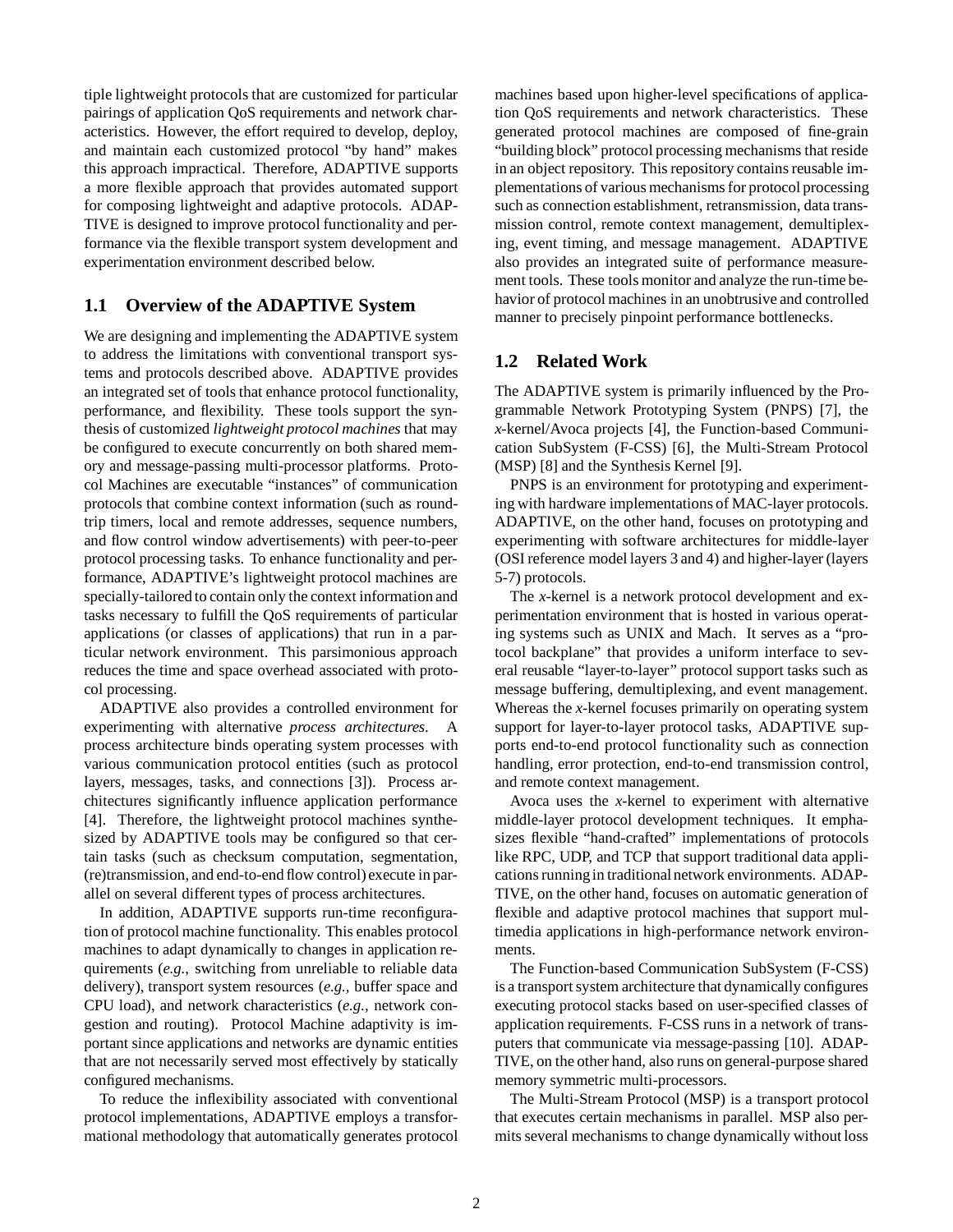of data (*e.g.,* switching the retransmission mechanism from *go-back-n* to *selective repeat* within an active protocol machine). Like the *x*-kernel, MSP focuses on mechanisms (*e.g., how* to implement the changes on-the-fly) rather than on policies that orchestrate the mechanisms (*e.g., when* to make the changes and *what* changes should occur). ADAPTIVE, on the other hand, focuses on both policies and mechanisms and also addresses OS-related issues such as process architectures.

The Synthesis Kernel is an operating system kernel that dynamically generates customized, parsimonious mechanisms for certain operating system services. For example, it generates specially-tailored, self-tuning code at run-time that minimizes scheduling and context switching overhead. Whereas the Synthesis Kernel provides adaptive mechanisms for nondistributed operating system services, ADAPTIVE provides adaptive mechanisms for distributed transport system protocol services.

The paper is organized as follows: Section 2 describes the research background, Section 3 describes several alternative process architectures supported by ADAPTIVE, Section 4 outlines ADAPTIVE's architectural design and implementation, and Section 5 summarizes the paper and outlines our future research.

## **2 Research Background**

Transport systems must change significantly to keep pace with the increasingly diverse quality-of-service (QoS) requirements of multimedia applications that run in diverse high-performance network environments. In particular, conventional protocols (such as RPC, TCP, and TP4) supported by existing transport systems may be inadequate for multimedia application QoS requirements due to certain performance and functionality limitations. Moreover, these limitations are exacerbated by inflexible designs and implementations of conventional protocols that are difficult to modify and extend [5].

## **2.1 Limitations with Protocol Performance and Functionality**

Conventional protocols incur unnecessary processing overhead due to (1) extraneous and obstructing functionality and (2) inefficient mechanisms. An extraneous protocol function is one that is not required to fulfill the QoS requirements of a particular application class. For example, protocols may omit the "sequence control" task for applications that do not require in-order delivery of transmitted Protocol Data Units (PDU)s (such as a distributed logging facility that collects and timestamps log records sent from multiple clients and stores them in a centralized server database). Likewise, the overhead of explicit connection management mechanisms may not be required for request-response applications (such as distributed file servers in a local area network) [11]. Moreover, strict error control may not be necessary for applications

(such as full-motion video) that tolerate some degree of information loss. Extraneous functionality becomes an "obstruction" when it prevents the satisfaction of application QoS requirements. For example, the timer and buffer management overhead associated with certain retransmission mechanisms impedes real-time delivery of data for loss-tolerant, constrained latency applications such as interactive voice and video.

Conventional protocols are also limited by inefficient mechanisms that hinder application efficiency in highperformance network environments. For example, using *stop-and-wait* flow control (*e.g.,*RPC) and *go-back-n* retransmission schemes (*e.g.,* TCP and TP4) for bandwidth-sensitive applications under-utilizes the channel capacity available on high-speed and congestion-prone links, respectively. Protocol error detection and correction mechanisms for highspeed, low-error fiber optic networks may also be simplified by optimizing them for the typical case of "error-free" transmission [12].

In addition, conventional protocols often lack functionality necessary to support certain QoS requirements found in multimedia applications. For example, interactive teleconferencing applications require reliable multicast services that are not available in general-purpose protocols such as TCP or TP4. Another example is the lack of transport system support for isochronous delivery required by jitter-sensitive applications.

### **2.2 Limitations with Protocol Flexibility**

Conventional protocols supported by existing transport systems are typically characterized by inflexible designs and implementations. This inflexibility perpetuates protocol performance and functionality limitations by making it difficult to replace inefficient mechanisms with more suitable alternatives (such as improved implementation techniques [13], connection management schemes [14], flow control algorithms [15], and error detection and recovery mechanisms [11, 16]). Therefore, many applications remain in the procrustean framework imposed by conventional protocols due to the effort and expertise required to modify these protocols without introducing subtle errors or inefficiencies [17].

The ADAPTIVE system provides tools that address the limitations of conventional protocols via an experimentationbased methodology. This approach supports (1) flexible and adaptive substitutionof alternative protocol mechanisms (such as *implicit* vs. *explicit* connection establishment, *selective repeat* vs. *go-back-n* retransmission, and/or *periodic* vs. *transmission-based* remote context management) and (2) controlled measurement of the performance impact resulting these mechanism substitutions. To evaluate and experiment with alternative protocol mechanism configurations, ADAPTIVE provides a modular development environment that (1) systematically integrates and composes various protocol mechanisms that execute in several parallel process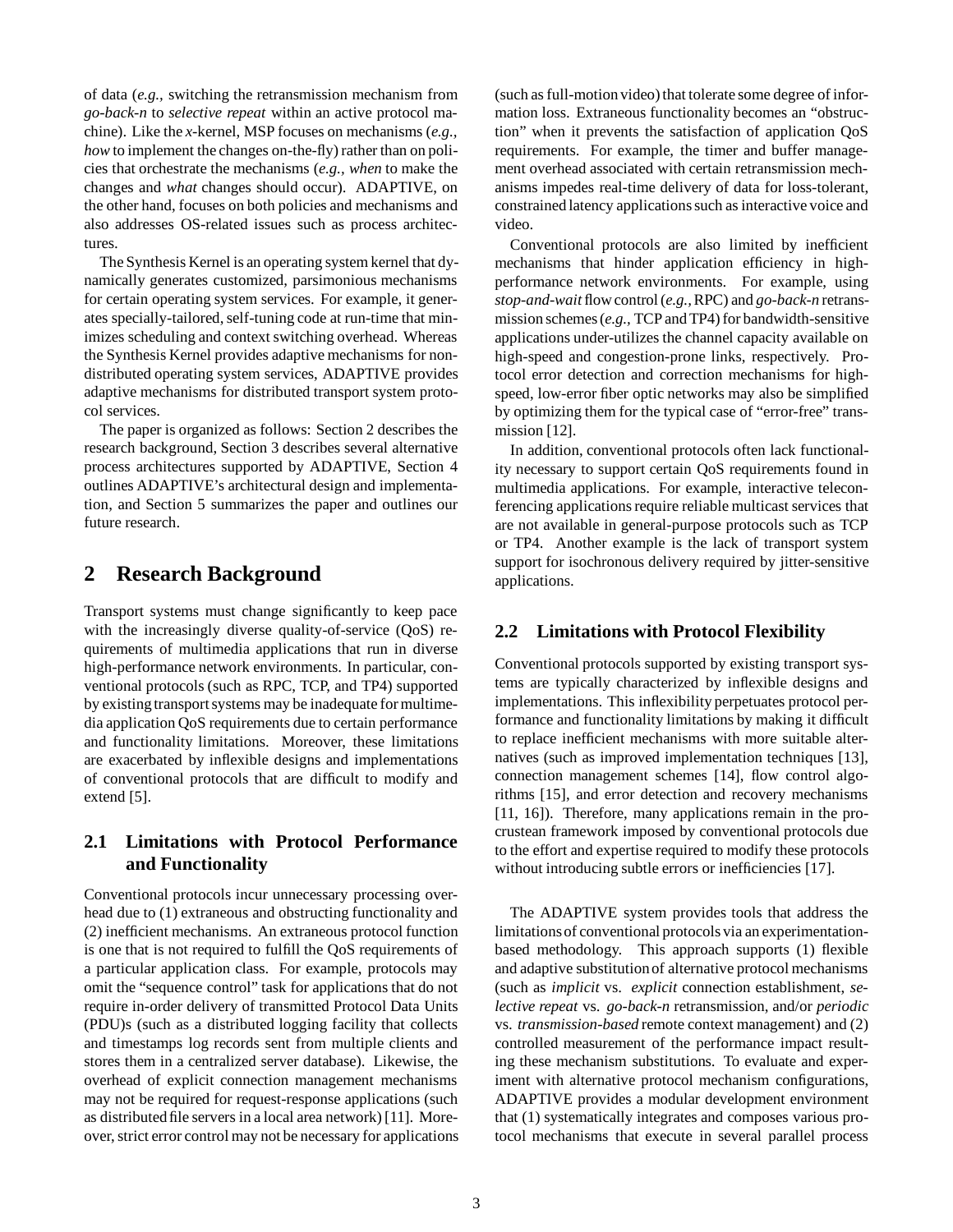architectures and (2) unobtrusively monitors and measures protocol performance in a controlled manner.

## **3 Process Architectures**

To address protocol performance limitations, ADAPTIVE provides an environment for experimenting with alternative *process architectures*. A process architecture binds logical and/or physical operating system processes to various communication protocol entities (such as messages, layers, tasks, and connections). The choice of a particular process architecture significantly affects application and transport system performance [4]. This section compares and contrasts the advantages and disadvantages of several process architectures supported by ADAPTIVE.

#### **3.1 Process Architecture Models**

There are two basic process architecture models: *task-based* and *Message-based*. These two models differ in terms of their structure and their performance. It is possible, however, to implement the same protocol families (such as the ISO OSI and Internet reference models) with either model.

A process architecture is a "logical" model that may or may not be implemented using multiple *processing elements* (PEs). Several different approaches have been proposed to map Task-based and Message-based process architectures onto multiple PEs [18, 19, 10, 20, 21]. Figures 1 and 2 illustrate four models of process architecture parallelism: *Layer Parallelism* and *Task Parallelism* are Task-based process architectures; *Connectional Parallelism* and *Message Parallelism* are Message-based process architectures. As described in Section 4.2, the ADAPTIVE system supports all these models. Several criteria used to evaluate the different parallelism models include (1) the level of parallelization supported, (2) the overhead of synchronizing the PEs, (3) the interprocess communication overhead associated with passing messages between the PEs, and (4) whether load balancing is supported effectively.

**Task-based Process Architectures:** Task-based process architectures associate OS processes with layers or protocol tasks, rather than with messages or connections.

 **Layer Parallelism:** Layer Parallelism is a coarsegrained Task-based process architecture. As shown in Figure 1 (1), a PE is associated with each protocol layer in the protocol stack. Messages flow through the layers in a coarsegrain "pipelined" manner. Inter-layer buffering and flow control is typically necessary since processing at each layer may not execute at the same rate. The primary advantage of layer parallelism is the simplicity of its design. The primary disadvantages are (1) its fixed amount of parallelism (limited by the number of protocol layers), (2) potentially high synchronization and communication overhead (*e.g.,* the cost of synchronization and moving messages between layers), and



Figure 1: Task-based Process Architectures

(3) poor support for PE load balancing (PEs are dedicated to specific protocol layers).

 **Task Parallelism:** Task Parallelism is a fine-grained Task-based process architecture. This approach utilizes multiple PEs that perform protocol processing tasks in parallel. These tasks include (1) connection management, (2) header composition and decomposition (*e.g.,* address resolution and demultiplexing), (3) PDU-level and bit-level error protection (*e.g.,* detecting and reporting out-of-sequence PDUs and performing checksum computation), (4) segmentation and reassembly, and (5) flow control. Figure 1 (2) illustrates a Task Parallelism configuration where multiple PEs operate as a fine-grain pipeline on messages flowing through the sender-side of a protocol machine. Designs based on Task Parallelism often assume a "delayered" protocol stack that relaxes the protocol layer boundaries associated with the Internet and ISO OSI reference models [18]. The primary advantage of this approach is the performance gain from using multiple PEs. However, the disadvantages are that it is difficult to eliminate the memory contention, synchronization, and interprocess communication overhead. Moreover, as with Layer Parallelism, Task Parallelism does not facilitate load balancing.

Task-based process architectures have several advantages. For example, this approach often corresponds closely to standard layered communication architecture specifications, which helps to simplify protocol family designs and implementations [22]. Moreover, each protocol component performs its processing within a single address space. This provides an implicit serialization point for messages destined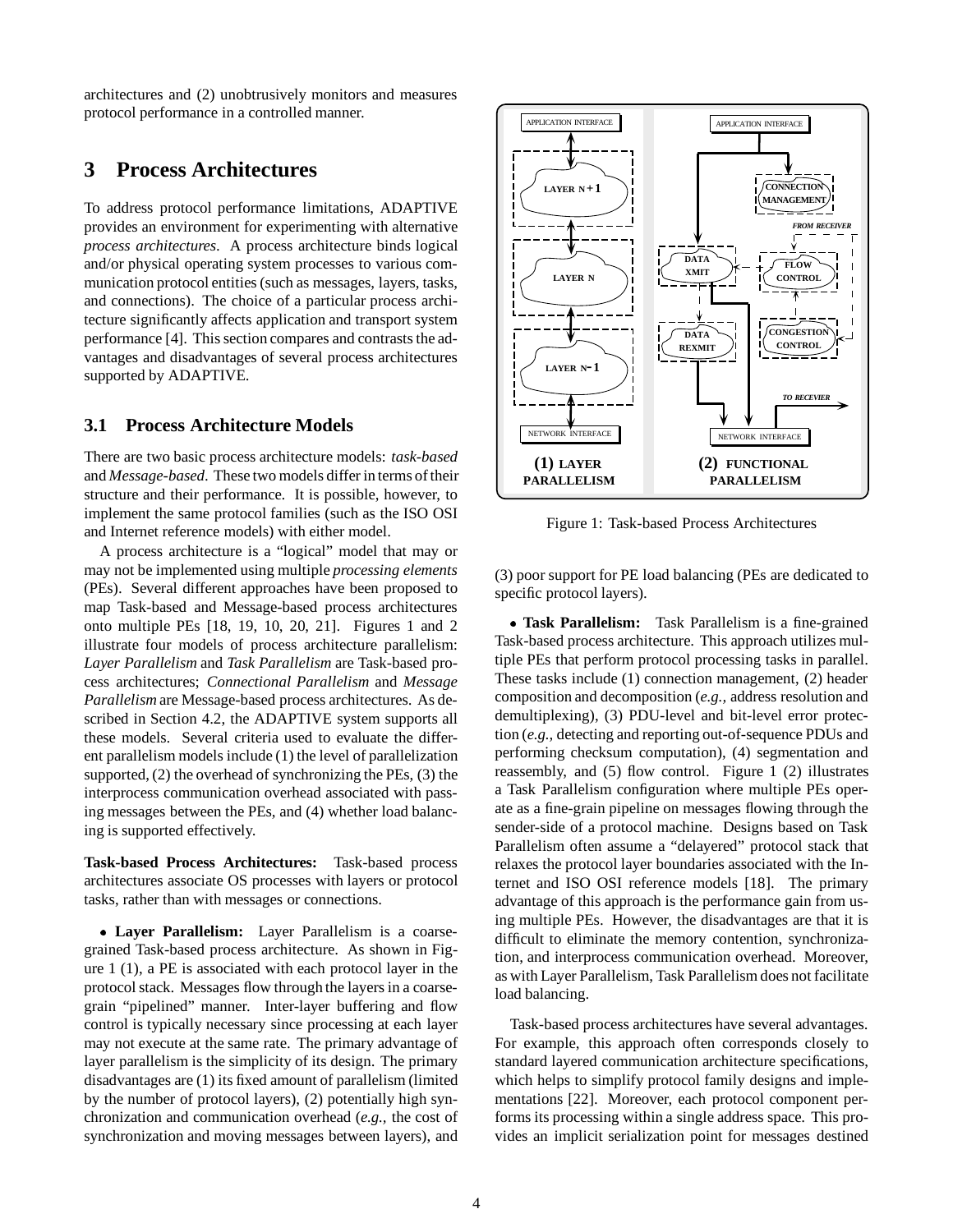for the same protocol component, thereby reducing the effort required to implement synchronization and mutual exclusion logic.

However, Task-based process architectures have several disadvantages. For example, depending on the operating system structure and underlying hardware, they may incur a high amount of context switching, scheduling, synchronization and data copying as messages flow through the layered protocol components [3]. In addition, the parallelism provided by a Task-based process architecture may be limited if only a one-to-one correspondence exists between processes and protocol layers. In particular, most existing protocol families (such as OSI and TCP/IP) possess relatively few protocol layers.

**Message-based Process Architectures:** Message-based process architectures associate OS processes with messages and connections rather than with protocol layers or tasks [4, 20].

 **Connectional Parallelism:** Connectional Parallelism is a Message-based process architecture that dedicates a separate PE for each active connection. Figure 2 (1) illustrates this approach, where connections  $C_1$ ,  $C_2$ ,  $C_3$ , and  $C_4$  are bound to separate PEs that process all messages associated with their connection. This approach is useful for servers that maintain many open connections simultaneously. The advantages of Connectional Parallelism are (1) the inter-layer communication overhead is reduced (since moving between protocol layers may not require switching the process context), (2) the synchronization and communication overhead is relatively low within a given connection, and (3) the degree of parallelism is a function of the number of active connections rather than the number of layers. One disadvantage with Connectional Parallelism is the difficulty of PE load balancing. For example, a highly active connection may swamp its PE with messages, leaving other PEs tied up at less active or idle connections. In addition, it is typically necessary to use *packet filters* [23] at the network interface. Packet filters allow higher-level protocols to instruct the network interface to demultiplex particular types of PDUs to them. Packet filters are necessary for Connectional Parallelism since the network interface must demultiplex using PDU address information (such as connection identifiers or port numbers) that is actually associated with protocols several layers above in the protocol stack.

 **Message Parallelism:** Figure 2 (2) depicts Message Parallelism, where a separate PE is associated with each incoming or outgoing message. These messages are typically stored in shared memory buffers. A pointer to the message is passed to the next available PE, which performs all the protocol processing tasks on that message. The advantages of Message Parallelism are similar to Connectional Parallelism. Moreover, the level of parallelism may be very high since it is a function of the number of messages exchanged, rather than the number of layers, tasks, or connections. In addition, processing loads may be balanced more evenly between



Figure 2: Message-based Process Architectures

PEs. The primary disadvantage of Message Parallelism is the overhead of synchronizing messages bound for the same higher-layer protocol machine. This overhead results from synchronization and mutual exclusion primitives that serialize access to shared resources (such as memory buffers and protocol machine control blocks used to reassemble protocol segments bound for the same higher-layer protocol machine).

Message-based process architectures have several advantages. For example, they may effectively use a large number of available processing elements if processes are associated with messages [20]. This increased parallelism may improve load balancing, leading to higher overall transport system throughput. For example, each incoming message may be dispatched to an available processing element on a massively parallel multi-processor. Moreover, since all the protocol tasks applied to a message reside in the same process address space, synchronous *intra-process* subroutine calls and upcalls [24] may be used to communicate between the protocol layers. This may be more efficient than using asynchronous *inter-process* message queues, which incur additional context switch overhead [4] when exchanging messages between layers in different processes. In addition, Message-based process architectures do not impose a total ordering on messages destined for the same protocol machine. This is advantageous for protocols that utilize *application level framing* [25], where application data unit boundaries are maintained throughout the layered protocol processing stages.

Message-based process architectures also have several disadvantages. For instance, performance may degrade significantly if the OS is incapable of associating a process with each message efficiently. This problem is exacerbated when communication loads are high and message inter-arrival and departure times are close together. In addition, complex interactions between messages and protocol machines may increase synchronization complexity, mutual exclusion over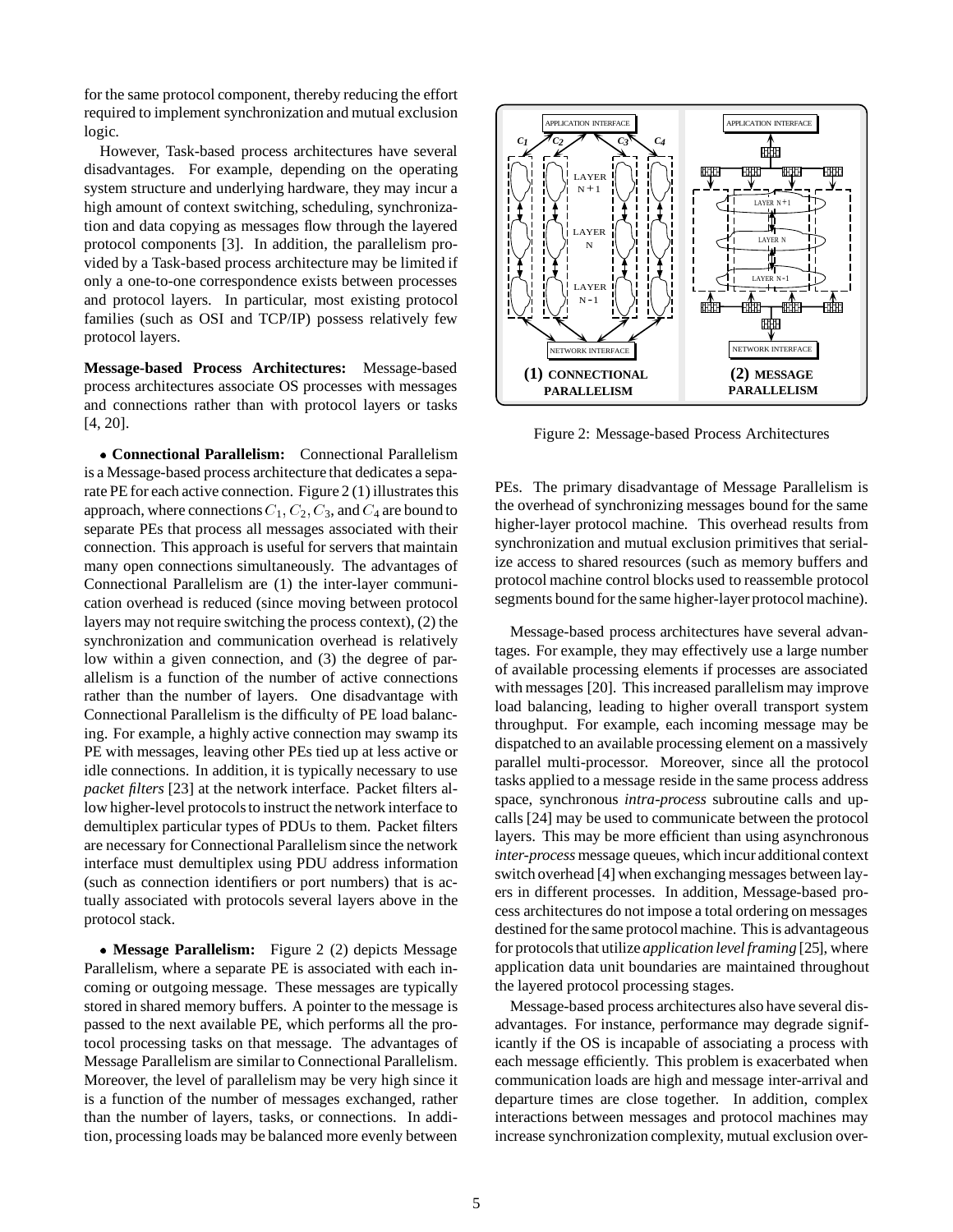head, and shared memory contention at the receiver. For example, messages bound for the same higher-layer protocol machines must coordinate to share protocol machine state information correctly between multiple cooperating processes.

# **4 Design of the ADAPTIVE System**

The research objectives of the ADAPTIVE project are (1) to precisely specify and classify application QoS requirements, (2) to determine appropriate process architecture and protocol mechanisms that support these QoS requirements in various high-performance network environments, (3) to precisely characterize the interfaces and interrelationships between the mechanisms, (4) to develop object-oriented techniques for designing, implementing, and composing these mechanisms efficiently, correctly, and modularly, (5) to integrate the mechanisms into suites of customized lightweight protocols that support application and network diversity, and (6) unobtrusively collect metrics that measure protocol machine behavior and precisely pinpoint performance bottlenecks. The following section summarizes the major components of the ADAPTIVE system developed to meet these objectives.

## **4.1 ADAPTIVE Components and Transformational Phases**

The two primary stages of ADAPTIVE are *protocol machine generation* and *protocol machine execution*. In the protocol machine generation stage, ADAPTIVE creates executable lightweight protocol machines. These protocol machines are customized for the QOS requirements of particular applications (or classes of applications) that run in a particular network environment. In the protocol machine execution stage, applications execute generated protocol machines to perform their data transport activities efficiently. If the preconfigured protocol machines are inadequate, applications may also customize protocol machine functionality at runtime using additional ADAPTIVE reconfiguration services.

The architecture of the ADAPTIVE system contains several components used during these stages. These components are represented via a collection of formalisms, tools, and resources that perform various activities related to protocol machine generation, execution, and measurement. The remainder of this subsection discusses these components, formalisms, tools, and activities.

#### **4.1.1 Protocol Machine Generation Stage**

To facilitate automation and reuse of various ADAPTIVE system services and tools, the protocol machine generation stage is organized into several distinct phases. Figure 3 illustrates the transformations between the primary system components in each phase. The first transformation turns specifications of application QoS requirements into platformindependent Protocol Machine configurations. These config-

urations describe the processing tasks that will be executed in a particular order on incoming and outgoing PDUs. The second transformation turns the resulting configurations into Protocol Machine instantiationsthat are suitable for the target execution platform. These instantiations are derived from a collection of reusable protocol mechanisms stored in an object repository.

**(A) Protocol Machine Specification Phase:** In the specification phase, ADAPTIVE's transformation components receive descriptions of application QoS requirements. These components then attempt to produce executable instantiations of protocols that correspond to the specified requirements. Specifications of QoS requirements are passed to the ADAPTIVE system either *statically* (*e.g.,* by system configuration utilities during transport system boot-time) or *dynamically* (*e.g.,* by applications during their connection initiation phase). QoS requirements may be specified via several interfaces:

 **Protocol Machine Specification Language:** This is a high-level, non-procedural notation that specifies *quantitative* and *qualitative* application QoS requirements [6]. Quantitative criteria represent "measurable" characteristics of QoS such as "bit per-second," "milli-seconds," or "errors per PDU." Qualitative criteria represent attributes such as "reliable," "in-order delivery," and "record-oriented." As described below in the protocol machine configuration phase, application QoS requirements written in the Protocol Machine Specification Language are submitted to the Protocol Machine Configurator, which converts these requests into a lower-level platform-independent notation.

 **Named Protocol Machine Selection:** Applications may bypass the bulk of the configuration and instantiation process via a Named Protocol Machine Selection facility that directly invokes preconfigured Protocol Machine Instantiations stored in a system library. This facility minimizes the run-time performance overhead associated with the protocol machine generation stage. It is used by applications whose QoS requirements are satisfied by existing preconfigured protocol machines for standard network services (such as file transfer, remote login, or interactive voice). The choice of using the Protocol Machine Specification Language vs. the Named Protocol Machine Selection involves a tradeoff between customized functionality and reduced protocol machine generation overhead.

**(B) Protocol Machine Configuration Phase:** The configuration phase transforms Protocol Machine Specification Language descriptions into platform-independent Protocol Machine Task Graph Configuration Language descriptions. A Protocol Machine Task Graph is an abstraction that represents a "blueprint" of protocol machine functionality. It describes the peer-to-peer tasks (such as connection management, segmentation, or duplicate control) and ordered interrelations (such as "perform resequencing before reassembly" or "compute checksum before flow control") of various tasks that process the PDUs. As shown in Figure 4, each node in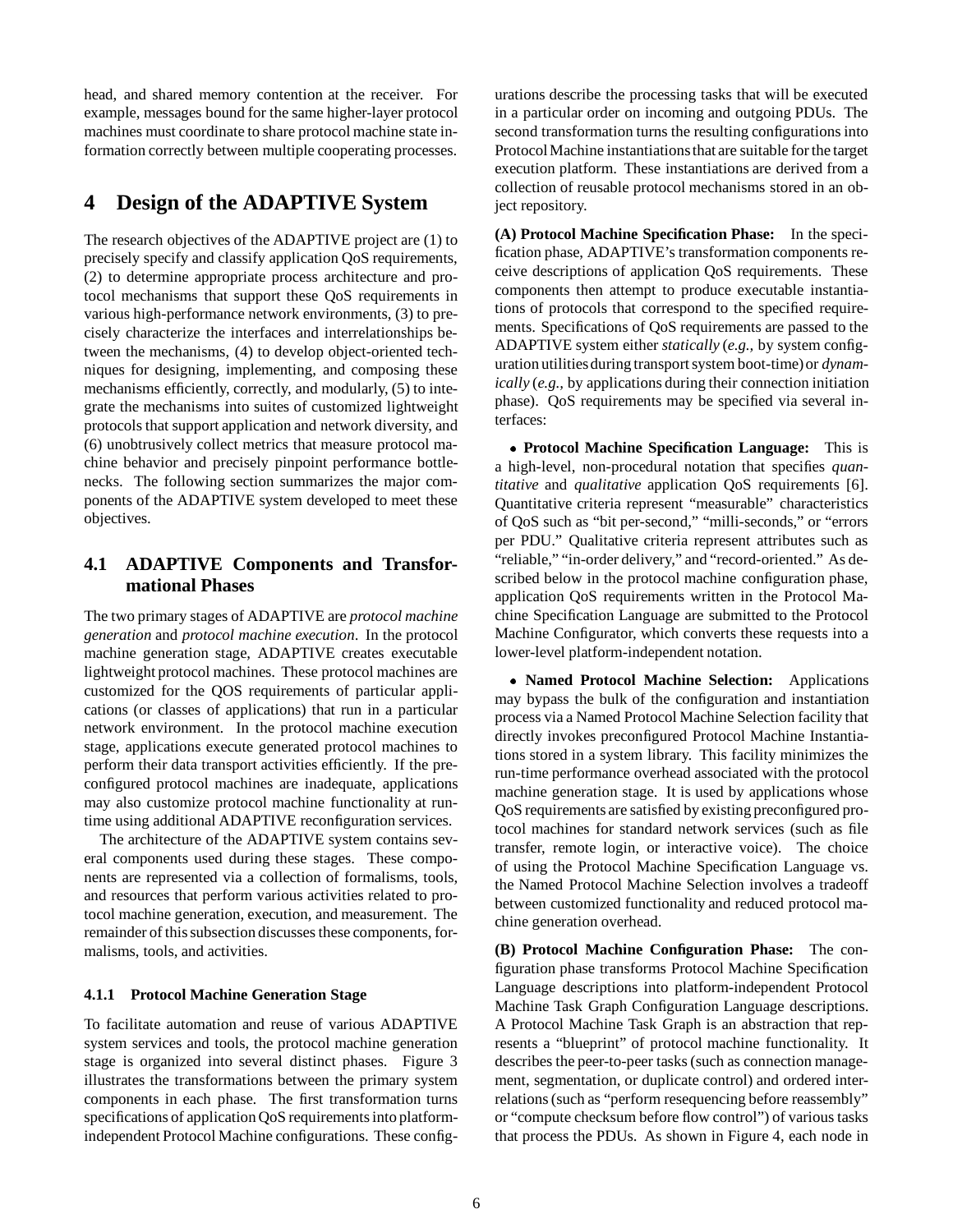

Figure 3: ADAPTIVE System Components and Transformations

the graph constitutes a well-defined task such as connection establishment and termination, retransmission, acknowledgment, flow control, checksum calculation, multicast, or routing. The edges of the graph express interrelations between the nodes and characterize (1) the flow of PDU control information and (2) the relationships between the ordered tasks. The configuration phase generates Protocol Machine Task Graph Configurations via the following tools and formalisms:

 **Protocol Machine Configurator:** This tool transforms specifications of application QoS requirements written in the Protocol Machine Specification Language into a Protocol Machine Task Graph Configuration. As with the protocol machine specification phase, input to the Protocol Machine Configurator may be submitted either *statically* (during transport system boot-time) or *dynamically* (at runtime during connection initiation). The Protocol Machine Configuration generates a "program" written in the Protocol Machine Task Graph Configuration Language described in the following bullet. As shown in Figure 3, applications and system configurations utilities may bypass the Protocol Machine Configurator and specify the Protocol Machine Task Graph Configuration directly. This "short-circuit" interface offers a tradeoff between the convenience of programming at a higher-level of abstraction and increased control over protocol functionality.

 **Protocol Machine Task Graph Configuration Language:** This language is a platform-independent notation used to configure a particular set of mechanisms that will be executed to process incoming and outgoing PDUs. As described in the protocol machine instantiation phase below, programs written in this language are submitted to the Protocol Machine Synthesizer, which produces Protocol Machine Instantiations created from mechanisms stored in a Protocol Machine and Protocol Mechanism Repository. The Protocol Machine Task Graph Configuration Language represents a lower-level of abstraction than the Protocol Machine Specification Language (similar to the difference between programming in an assembly language vs. a fourth-generation language).

**(C) Protocol Machine Instantiation Phase:** The instantiation phase transforms platform-independent configurations written in the Protocol Machine Task Graph Configuration Language into Protocol Machine Instantiations that are executable on a particular target platform such as a shared memory multi-processor or a network of message-passing transputers. The instantiation phase utilizes the following tools and resources:

 **Protocol Mechanism Repository:** This repository contains reusable implementations of various schemes for connection establishment, retransmission, data transmission control, remote context management, demultiplexing, event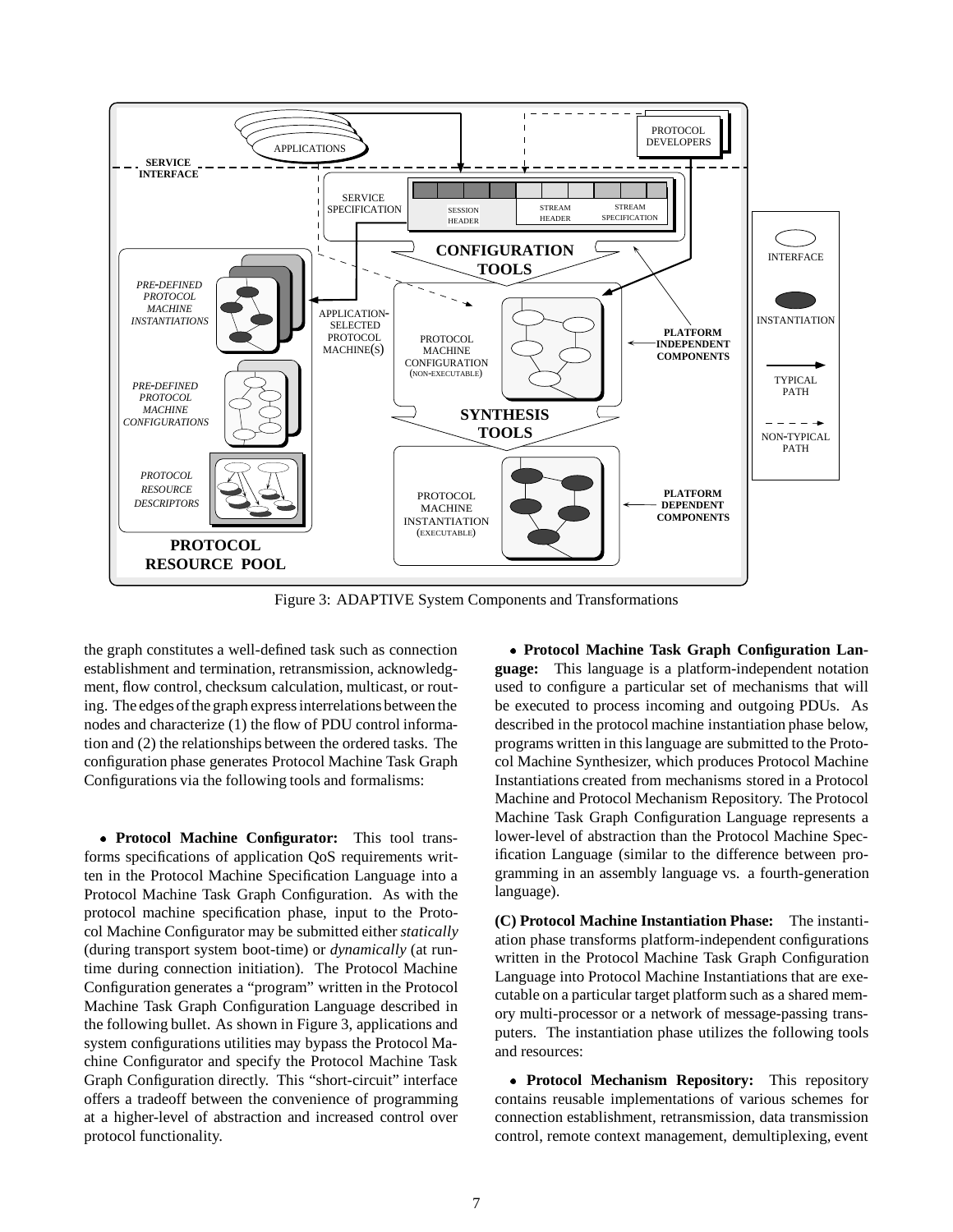

Figure 4: A Sample Protocol Machine Task Graph

timing, and message management. Repository mechanisms are written in C++ using object-oriented design and implementation techniques such as data abstraction, inheritance, and dynamic binding. These techniques reduce the effort required to develop modular, flexible, extensible, and efficient transport system software. For example, to enhance the modularity of protocol mechanisms, C++'s data abstraction features are used to integrate protocol machine context information together with the associated protocol mechanisms. Moreover, C++ inheritance feature supports flexible protocol machine composition by sharing and reusing existing protocol mechanisms. In addition, dynamic binding enhances extensibility and efficiency by deferring certain representation decisions until run-time, when addition information is available to guide the selection of more efficient protocol mechanisms.

 **Protocol Machine Synthesizer:** This tool transforms the Protocol Machine Task Graph Configurationinto a Protocol Machine Instantiation. This instantiation is produced by linking together certain C++ objects in the Protocol Mechanism Repository to produce an executable representation that optimized for a particular target platform. The activities performed by the Protocol Machine Synthesizer (such as syntactic and semantic analysis, optimization, and code generation) are similar to those used for compiling high-level programming languages into object code. The Protocol Machine Synthesizer is designed to work either in conjunction with the Protocol Machine Configurator or as a stand-alone tool.

 **Protocol Machine Instantiations and Data Streams:** Protocol Machine Instantiations orchestrate the interaction of one or more Data Streams. Data Streams are executable representations possessing protocol mechanisms that support a particular set of QoS requirements during a specified time period. As illustrated in Figure 5,Data Streams are composed of protocol mechanisms that are customized for particular application QoS requirements and network capabilities. Moreover, since applications may have different QoS requirements for their sender and receiver sides, each Data Stream is unidirectional. For example, a file transfer application may be implemented via a Protocol Machine Instantiationpossessing two uni-directional Data Streams with different QoS characteristics for sending and receiving control and data PDUs. Protocol Machine Instantiations also provide a synchronization point for multimedia applications that exchange multiple types of related Data Streams (such as separate voice, video, and text channels in a multimedia tele-conference). In ADAPTIVE, Data Stream functionality may be specified via the Protocol Machine Task Graph Configuration Language and automatically synthesized from C++ objects residing in the Protocol Mechanism Repository described above.

#### **4.1.2 Protocol Machine Execution Stage**

During the protocol machine execution stage, applications transfer data using Protocol Machine Instantiations created in the protocol machine generation stage. The Protocol Machine Task Engine is the primary tool used during the protocol machine execution stage:

 **Protocol Machine Task Engine:** When an application "opens" a Protocol Machine Instantiation, the Protocol Machine Task Engine dynamically loads and invokes the appropriate Protocol Machine Instantiation(s) in the ADAPTIVE run-time environment. This invocation sequence allocates and initializes the necessary protocol machine control blocks and system data structures, links protocol mechanisms together, and associates these mechanisms with one or more operating system processes (note that these processes may be mapped onto logical and/or physical hardware processing elements).

ADAPTIVE optionally collects application and protocol machine performance metrics during the execution stage. These metrics quantify the performance tradeoffs that result from selecting different Protocol Machine Instantiations to support application QoS requirements. This, in turn, enables meaningful analysis and evaluation of alternative design and implementation strategies and helps tune transport system components and parameters to improve performance.

A variety of metrics are required to characterize the performance of protocols that support multimedia applications. ADAPTIVE metrics are divided into two classes: *blackbox* and *whitebox*. These classes differ depending on whether the metric collection mechanisms instrument the internals of Protocol Machine Instantiations. Blackbox metrics (such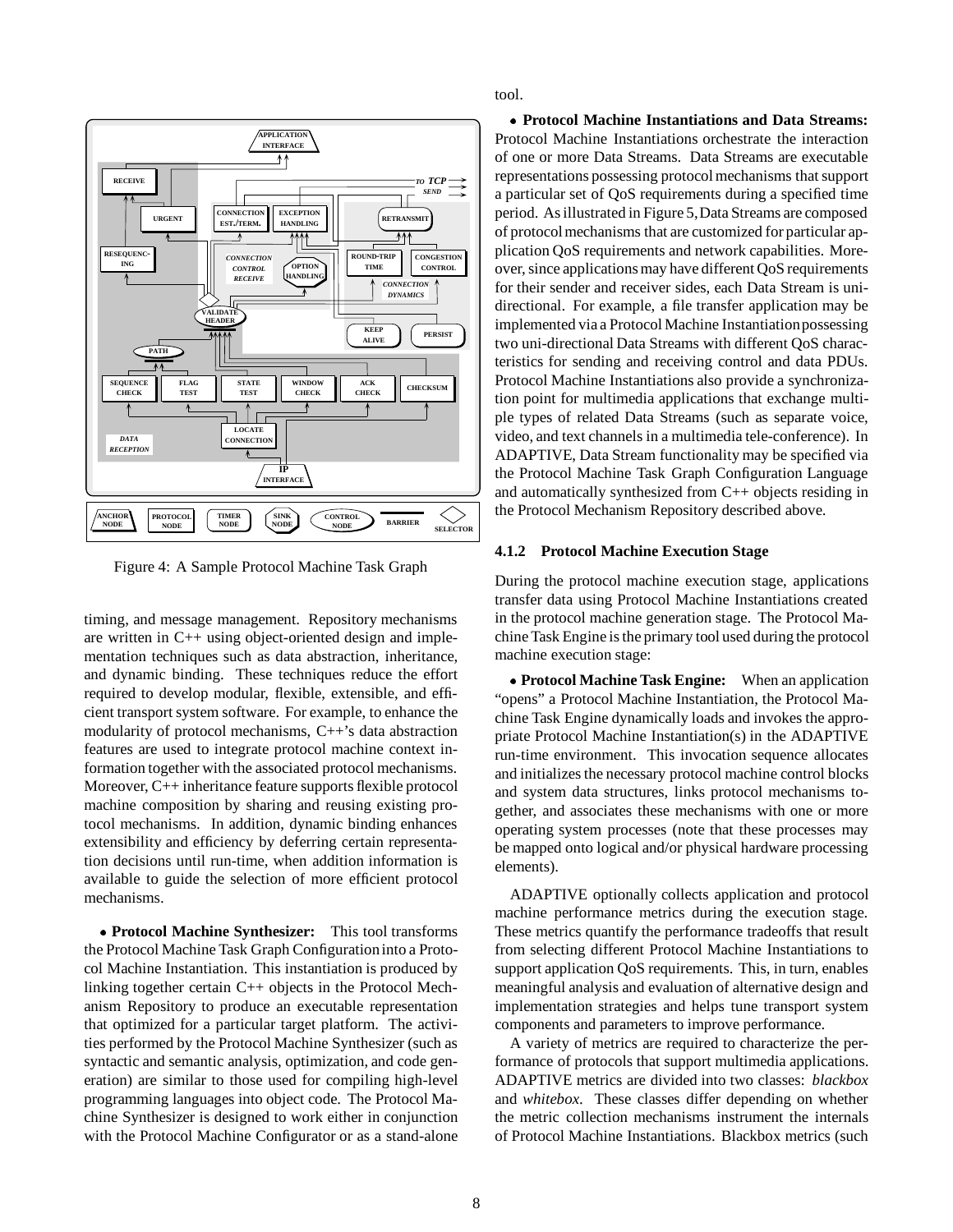

Figure 5: Protocol Machine Instantiation and Data Stream Components

as throughput and average end-to-end delay) may be collected *without* instrumenting the Protocol Machine Instantiations, whereas Whitebox metrics typically require some form of instrumentation. Whitebox metrics include connection establishment and termination latency, number of PDU (re)transmissions, the number of instructions required to execute a particular protocol task, interrupt and scheduling overhead, the degree of jitter, and PDU loss. Note that without a development and testing environment such as ADAPTIVE, it is difficult to collect white-box metrics and perform finegrained experimentation in an unobtrusive and controlled manner.

ADAPTIVE provides flexible and extensible tools that calculate standard metrics and incorporate new metrics. Existing research has explored various data collection techniques such as software vs. hardware monitoring, time-driven vs. event-driven monitoring, and code profiling. ADAPTIVE integrates these approaches to extract their benefits and minimize their run-time overhead. The collected metric data is analyzed using techniques such as critical path analysis and may be displayed on a per-protocol machine, per-host, per-subnetwork basis. The following tools and interfaces are used to measure and analyze protocol machine performance:

 **Metric Transceiver Daemon:** The Metric Transceiver Daemon receives metric samples generated by instrumented Protocol Machine Instantiations executing in the ADAPTIVE system. The Transceiver optionally performs certain preprocessing operations (such as generating new samples with information aggregated from smaller samples, filtering out unneeded samples, etc.) and forwards these samples to the Metric Collector Daemon.

 **Metric Collector Daemon:** The Metric Collector Daemon receives metric samples from the Metric Transceiver Daemon. It computes metric values in a periodic or eventdriven manner and displays them via a textual or graphical interface. In addition, the Metric Collector Daemon employs a promiscuous network packet filter [23] to examine all packets in the network and unobtrusively collect the appropriate metric samples.

 **Metric Collection Interface:** This interface enables protocol developers to instrument their code with "software markers." These markers generate time-stamped metric samples that report information such as the size and sequence number of transmitted and received PDUs. These samples are forwarded automatically to the Metric Transceiver Daemon.

### **4.2 Process Architecture Support**

The existing ADAPTIVE prototype is written in userspace. It provides Connectional Parallelism via the multiprocessing capabilities of a 4-CPU SPARC Server 690MP multi-processor running SunOS 4.1.2. Each connection runs on its own processor as long as the number of connections is less than the number of CPUs. To experiment with several other process architecture environments, we are porting the prototype to the *x*-kernel [4] and System V STREAMS [26]. This section briefly outlines these systems and describes how ADAPTIVE is integrated into the various process architectures.

The *x*-kernel employs a "process-per-message" Messagebased process architecture that may be configured to run inside the host OS kernel and/or in user-space. When a message arrives at a network interface, a separate process is dispatched from a pool of lightweight threads to escort the message upwards through the appropriate chain of protocol and protocol machine objects. In general, only one context switch is required to shepard a message through the protocol stack, regardless of the number of intervening protocol layers.

System V STREAMS provides services for supporting several process architectures including Layer Parallelism, Task Parallelism, and Connectional Parallelism. In the STREAMS approach, PDUs flows through a bi-directional stack of STREAM modules that are located between an application process and a network interface. STREAM modules perform protocol processing operations on the data they receive and then forward the data to an adjacent module. Each module contains a read queue and a write queue that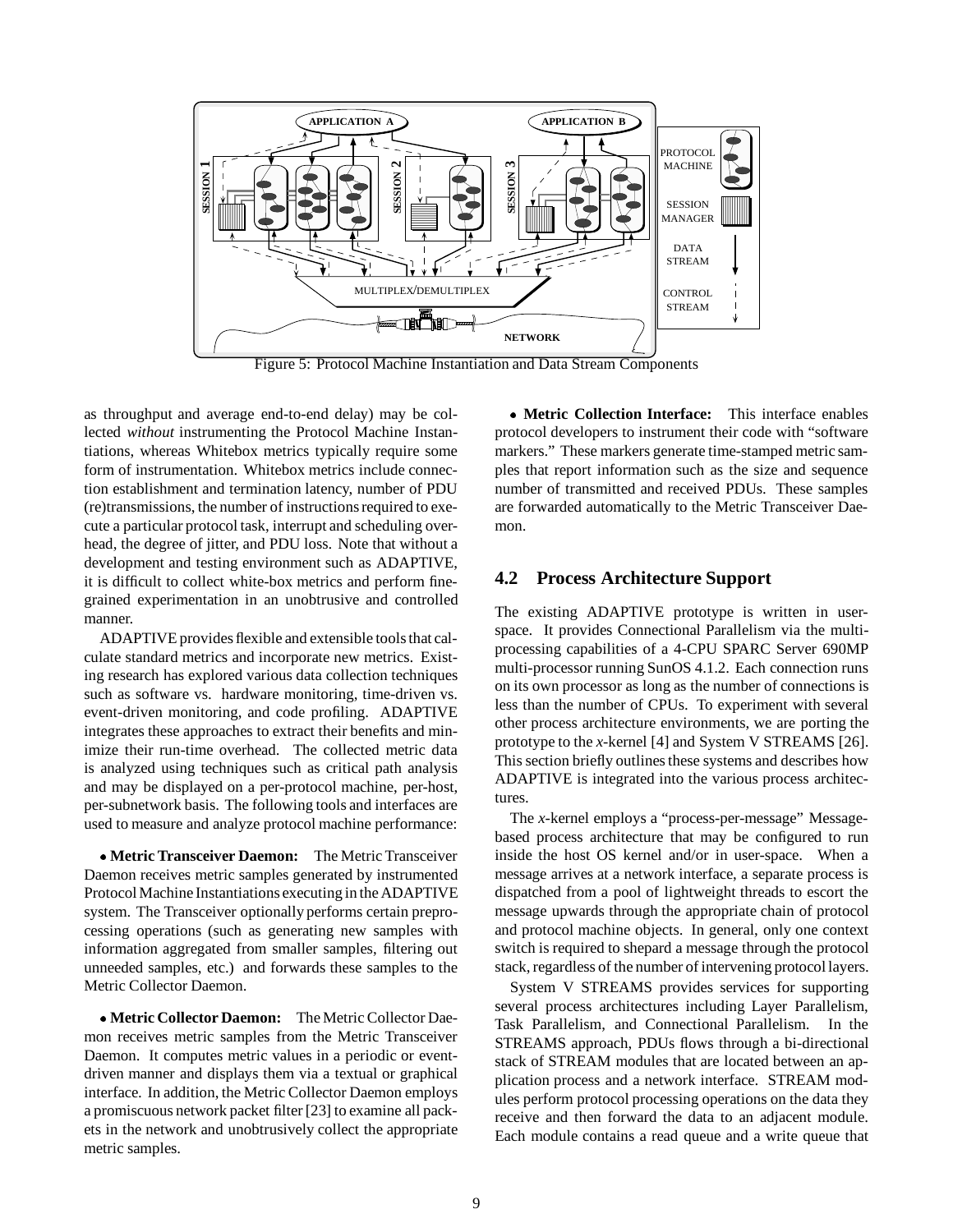implement the module's processing operations and regulate layer-to-layer message flow between adjacent queues. In many STREAMS implementations (such as OSF and Solaris), separate lightweight processes may be associated with the STREAM module's read and write queues. These processes may be configured to work in a "pipeline fashion," performing various protocol tasks on incoming and outgoing PDUs in parallel.

The Protocol Machine Instantiation and Data Stream components of ADAPTIVE are implemented to be relatively independent of the process architecture provided by the host operating system. By leveraging off several C++ mechanisms (such as inheritance and dynamic binding, transparent free store management, member function inlining, and conditional compilation), the ADAPTIVE subsystems possess a small set of well-defined dependencies on the underlying process architecture. This facilitates controlled experimentation with different process/protocol decomposition schemes and provides additional transparency to protocol developers. For example, objects that are accessed via several processes are allocated in shared memory segments. This allows multiple threads of control (executing in distinct address spaces) to inspect and/or modify the shared data structures. Objects that are shared between multiple processes are conditionally compiled to include the necessary mutual exclusion code to synchronize the multiple threads of control.

## **5 Summary**

ADAPTIVE is a flexible transport system development and experimentation environment designed to address the increasingly diverse quality-of-service requirements of multimedia applications running on high-performance networks. ADAPTIVE supports diverse applications and networks via (1) its customized lightweight and adaptive protocol machines and (2) its alternative process architectures that help improve protocol performance and reduce transport system overhead. In addition, ADAPTIVE's architecture facilitates an "experimentation-based" protocol development methodology based on feedback-guided monitoring and measurement. This enables ADAPTIVE to precisely measure the performance effects resulting from selective modification of certain process architecture and protocol mechanisms.

We are currently designing and implementing a prototype implementation of ADAPTIVE written in C++. To experiment with alternative process architectures, this prototype is being ported to the *x*-kernel's Message-based process architecture, as well as to System V STREAMS, which supports both Message-based and Task-based process architectures. We are using the prototype to experiment with alternative process architectures and communication protocols that support multimedia applications (such as network voice and video) running on several different networks (such as Ethernet, DQDB, and FDDI).

## **References**

- [1] D. C. Schmidt, D. F. Box, and T. Suda, "ADAPTIVE: A Flexible and Adaptive Transport System Architecture to Support Lightweight Protocols for Multimedia Applications on High-Speed Networks," in *Proceedings of the*  $1^{st}$  *Symposium on High-Performance Distributed Computing (HPDC-1)*, (Syracuse, New York), pp. 174–186, IEEE, September 1992.
- [2] D. F. Box, D. C. Schmidt, and T. Suda, "ADAPTIVE: An Object-Oriented Framework for Flexible and Adaptive Communication Protocols," in *Proceedings of the* 4<sup>th</sup> *IFIP Conference on High Performance Networking*, (Liege, Belgium), pp. 367–382, IFIP, 1993.
- [3] D. C. Schmidt and T. Suda, "Transport System Architecture Services for High-Performance Communications Systems *IEEE Journal on Selected Areas in Communication*, vol. 11, pp. 489–506, May 1993.
- [4] N. C. Hutchinson and L. L. Peterson, "The *x*-kernel: An Architecture for Implementing Network Protocols," *IEEE Transactions on Software Engineering*, vol. 17, pp. 64–76, January 1991.
- [5] S. W. O'Malley and L. L. Peterson, "A Dynamic Network Architecture," *ACM Transactions on Computer Systems*, vol. 10, pp. 110–143, May 1992.
- [6] M. Zitterbart, B. Stiller, and A. Tantawy, "A Model for High-Performance Communication Subsystems," *IEEE Journal on Selected Areas in Communication*, vol. 11, pp. 507–519, May 1993.
- [7] R. C. Albert Li, A. Fawaz, S. Sachs, P. Varaiya, and J. Walrand, "The Programmable Network Prototyping System," *IEEE Computer*, vol. 22, pp. 67–76, May 1989.
- [8] T. F. L. Porta and M. Schwartz, "Design, Verification, and Analysis of a High Speed Protocol Parallel Implementation Architecture," in *Proceedings of the First IEEE Workshop on the Architecture and Implementation of High Performance Communication Subsystems*, Feb. 1992.
- [9] C. Pu, H. Massalin, and J. Ioannidis, "The Synthesis kernel," *Computing Systems*, vol. 1, pp. 11–32, Winter 1988.
- [10] M. Zitterbart, "High-Speed Transport Components," *IEEE Network Magazine*, pp. 54–63, January 1991.
- [11] D. R. Cheriton, "VMTP: Versatile Message Transaction Protocol Specification," *Network Information Center RFC 1045*, pp. 1–123, Feb. 1988.
- [12] T. F. L. Porta and M. Schwartz, "Architectures, Features, and Implementation of High-Speed Transport Protocols," *IEEE Network Magazine*, pp. 14–22, May 1991.
- [13] V. Jacobson, "Congestion Avoidance and Control," in *Proceedings of the SIGCOMM Symposium on Communications Architectures and Protocols*, (Stanford, Calif.), August 1988.
- [14] R. W. Watson, "The Delta-*t* Transport Protocol: Features and Experience," in *Proceedingsof the 1st International Workshop on High-Speed Networks*, May 1989.
- [15] D. D. Clark, M. L. Lambert, and L. Zhang, "NETBLT: A Bulk Data Transfer Protocol," *Network Information Center RFC 998*, pp. 1–21, Mar. 1987.
- [16] A. N. Netravali, W. D. Roome, and K. Sabnani, "Design and Implementation of a High Speed Transport Protocol," *IEEE Transactions on Communications*, 1990.
- [17] D. D. Clark, "Modularity and Efficiency in Protocol Implementation," *Network Information Center RFC 817*, pp. 1–26, July 1982.
- [18] Z. Haas, "A Protocol Structure for High-Speed Communication Over Broadband ISDN," *IEEE Network Magazine*, pp. 64–70, January 1991.
- [19] G. Chesson, "XTP/PE Design Considerations," in *Proceedings of the 1st International Workshop on High-Speed Networks*, May 1989.
- [20] J. Jain, M. Schwartz, and T. Bashkow, "Transport Protocol Processing at GBPS Rates," in *Proceedings of the SIGCOMM Symposium on Communications Architectures and Protocols*, (Philadelphia, PA), pp. 188–199, ACM, Sept. 1990.